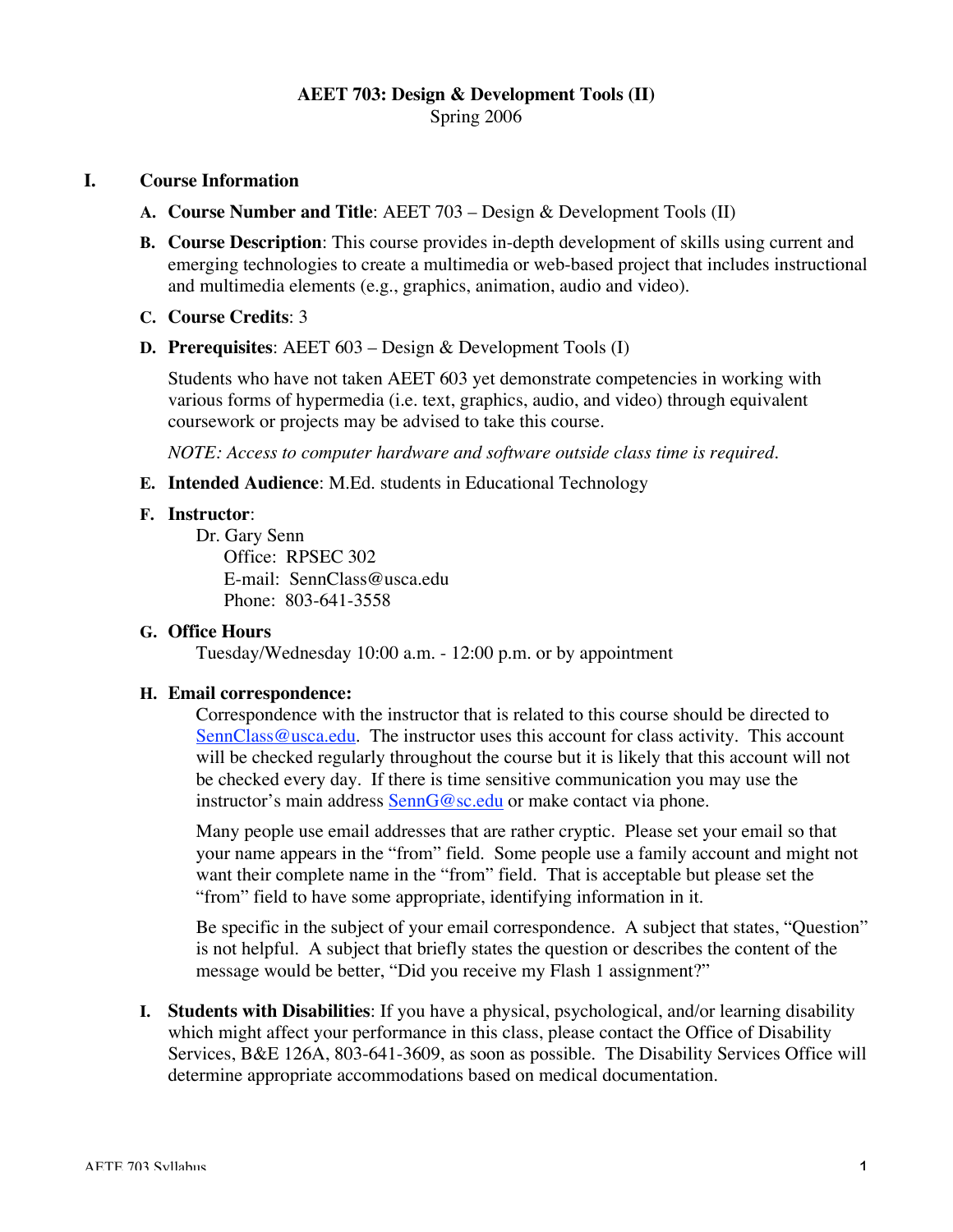# **II. Statement of Course Goals and Objectives**

## **A. Goals**:

This course is intended to introduce the entire production process of designing web-based, interactive products. Students will gain basic skills and experience using web-authoring tools, graphic/interface design, scripting, prototyping, usability testing, quality assurance and complementary teamwork.

# **B. Objectives**:

- 1. Demonstrate continual growth in technology knowledge and skills to stay abreast of current and emerging technologies.
	- Demonstrate proficiency in creating a website using either HTML or a web-authoring tool
	- Demonstrate proficiency in creating/integrating media elements (i.e. graphics, audio, and video) into web documents
	- Demonstrate proficiency in publishing web documents
- 2. Design developmentally appropriate learning opportunities that apply technologyenhanced instructional strategies to support the diverse needs of learners.
- 3. Design and develop components of an instructionally sound website to support teaching and learning
- 4. Identify and locate technology resources and evaluate them for accuracy and suitability.
- 5. Model and teach legal and ethical practice related to technology use.
- 6. Apply effective group process skills.

## **III. Required Course Textbooks**

There are no required textbooks. Occasional readings will be prepared by the instructor and available online.

## **IV. Description of Course Assignments**

## **A. Submission Guidelines for course assignments**

Identification: Every item submitted for grading must be labeled at the top. This includes the body of an email message or a text document. If the purpose of an email message is to submit a file as an attachment, then the identification information does not need to be included in the body of the email message. Identification information must be included in the attached document, however.

> Sue Smith AETE 703, Spring 2006 Flash Experience January 17, 2006.

Email Submission: In the subject line, start with your last name and include an identifier. If there is another person with the same last name, also include your first initial. The subject line information should be included for every email, including those that contain attachments.

Subject: Smith Picture

Subject: SmithS Picture

File names: Start with your last name and include an identifier. We will try to keep the files names short.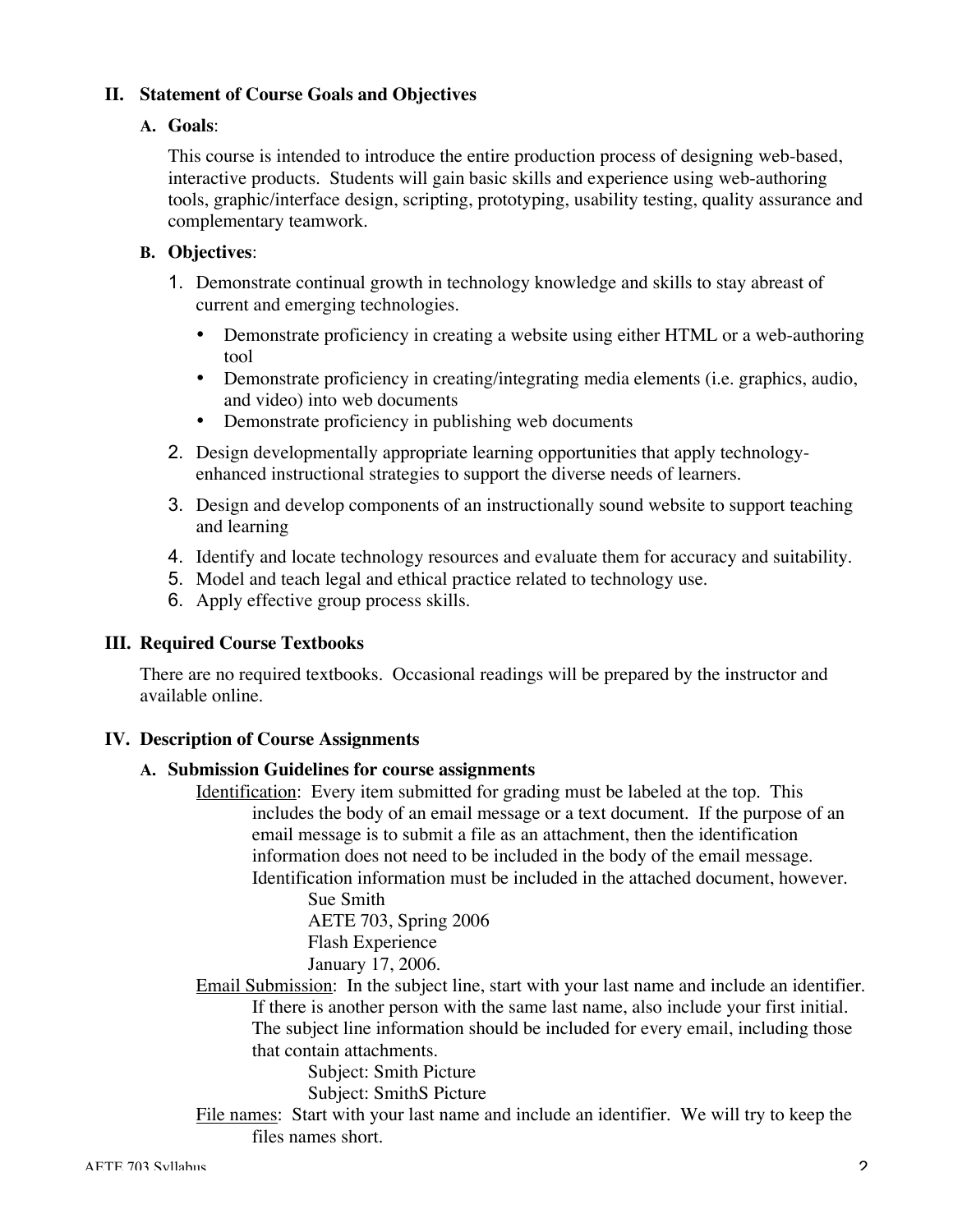SmithPic.jpg

SmithTips.doc

- File Types: Please submit text files in Microsoft Word. If you have a problem with this format, contact the instructor prior to submitting any documents.
- Document/Text format: When submitting a text document, use the following attributes: One-inch margins all the way around the page.
	- Use a san-serif, 12-point font such as Arial or Helvetica.
	- Use single spacing between lines.
	- Use a footer on every page except the first. Put your full name on the left side and the page number on the right side. This syllabus document uses the required format.
	- Use a view of 100 percent. Do not make the view larger, smaller or the entire page.
- References: Include a reference list whenever appropriate. It is important to identify the sources of information you use in your work. The reference list should be a separate page at the end of the document and does not count toward the specified number of pages required.

# **B. Introductory Activities**

**NOTE**: Before submitting any of the activities, be sure to follow the submission guidelines.

- **Your Picture**: A class WWW page will be created with a picture of everyone in class. You must submit the picture of yourself. Do not insert the picture into a word file. The picture should be in a typical picture format such as jpg, gif or png. Submit the picture as an attachment to an email message. The file cannot be larger than 60K.
- **Update Blackboard**: Change the email address to match the one you will use for the course. Change your first and middle names so that the first letter of each is capitalized and the others are lower case. Use the name that you prefer to be called. Send the instructor an email message indicating that this is complete. The body of the message only needs to state, "Blackboard update complete."
- **Flash Experience**: Give a brief, narrative description of the Flash files you created in Design and Development Tools I. I expect this to be less than 1/2 of a page. Submit this as a Word file.

# **C. Class Activities/Labs**

A wide variety of class activities will be assigned throughout the semester. Lab time will often be scheduled during class to work on these hands-on activities.

# **D. Individual Project (Creating a Personal Website)**

Using a web-authoring tool, develop a personal website that includes a profile, online resume, and professional/personal interests (e.g. courses you teach, previous/current projects, hobbies, family). The website should include a picture of yourself, demonstrate command of basic HTML elements (titles, headings, lists, tables, embedded images, hyperlinks), a flash animation and contain navigation among pages.

# **E. Group Project (Creating a Web Tutorial)**

Together with two other students from the class, develop a web tutorial that will provide instructional opportunities for students or teachers. Incorporate an original Macromedia Flash movie that includes relevant animation or user interaction. Be sure that your project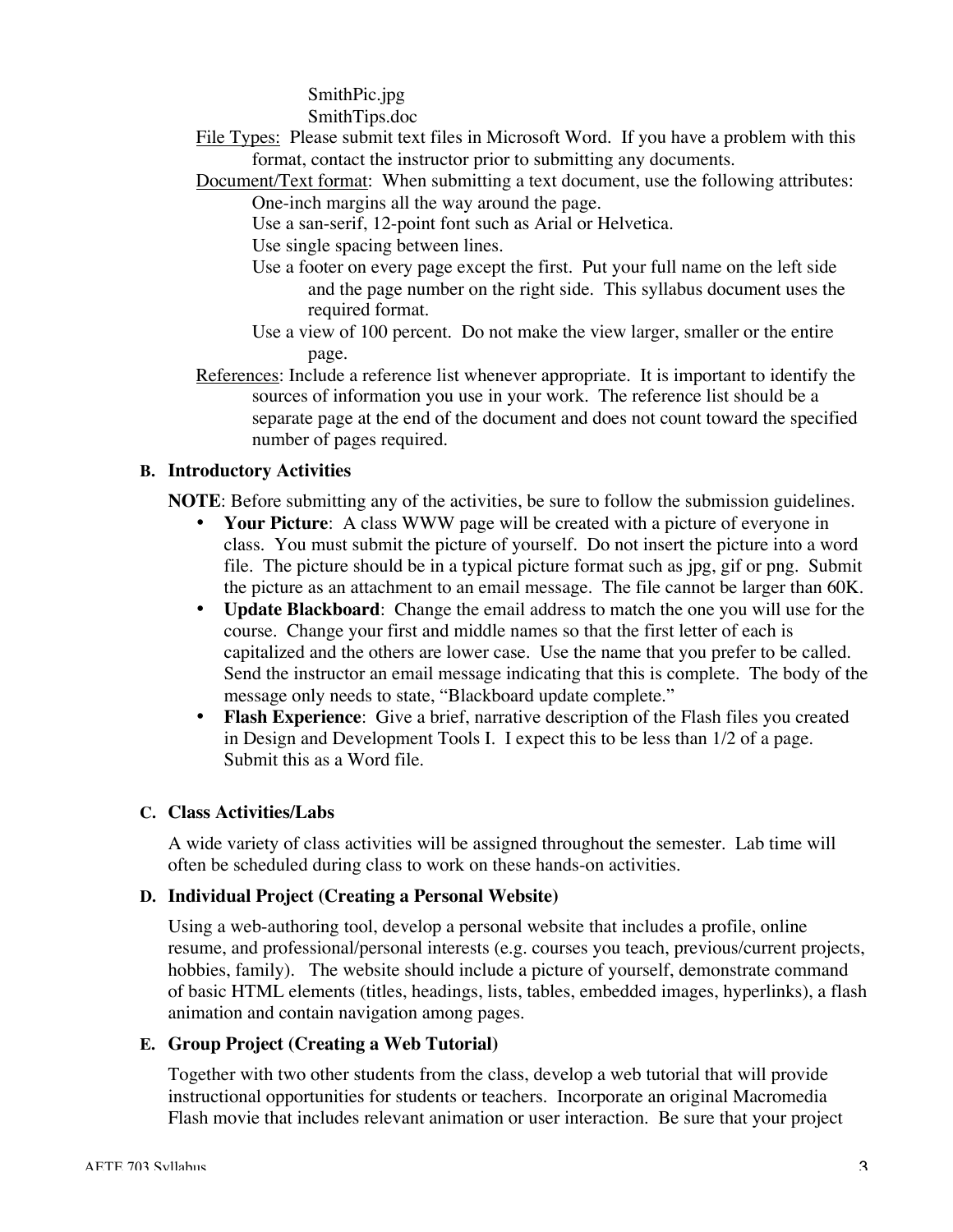also includes appropriate instructional content, still graphics, appropriately designed page layouts, and links. The final project will be displayed on the USC Aiken WWW server.

Each group will be responsible, at designated intervals, for the following deliverables:

- **Design Plan:** As the first step of instructional design, complete an analysis of the learners, tasks, and context for his/her lesson and create a 2-3 page analysis report. The report should also provide a brief description of the processes used to complete the various analyses.
- **Paper Prototype/Storyboard:** The purpose of the prototype is to visualize in quite exact detail what the final product is intended to look like and how it works. The prototype should cover most of the different windows or pages to be included in the final product and be consistent with the placement and size of the components. Each window or page should be portrayed on its own sheet of paper and numbered accordingly. You may draw the prototype by hand or electronically.
- **Usability Test Report:** Conduct a usability test with at least 3-5 target users and submit a 5-7 page report. The report should include: 1) description of the prototype; 2) demographics of participants; 3) description of the test sessions; 4) authentic tasks; 5) summary of findings; and 6) list of revisions.
- **Group Report:** Submit a 1-page progress report regarding the project activities. The report should provide an accurate description of what the group activities have been and an assessment of what is going well and not going well on the project.
- **Web Tutorial:** Send an email message to the instructor to indicate that the tutorial is complete and ready for grading. Each team member is responsible for creating a Flash animation designed for the tutorial that is different than the Flash animations created for other class assignments. The email message should indicate each member of the team and the specific location of each individual's Flash animation.
- **Self & Peer Evaluations:** Send the instructor self and peer evaluations in the body of an email message. Include a description of individual roles in the group in completing the project (e.g. how tasks were divided in the group, about how much time each individual spent doing them) and ratings of the contribution of EACH group member, including you, on a scale from 0 to 5. Give a concrete summary of each member's contributions to the group along with numeric ratings.
- **Project Presentation:** On the final exam night, each team will make a class presentation outlining the main parameters of the project and demonstrating the tutorial itself in abbreviated form and thus provide a concise yet complete overview of the project. Each member of the team will be expected to present.

#### **V. Evaluation and Grading A. Assignment Table**

| <b>Assignment</b>          | <b>Due Date</b> | <b>Deliverable</b>       | <b>Points</b> |
|----------------------------|-----------------|--------------------------|---------------|
| Introductory<br>Activities | 1/13            | Picture of self          |               |
|                            | 1/13            | <b>Blackboard Update</b> |               |
|                            | 1/17            | <b>Flash Experience</b>  |               |
| Class                      | <b>TBA</b>      | <b>Word Processing</b>   | 100           |
| Activities/Labs            | <b>TBA</b>      | Graphic 1                | 100           |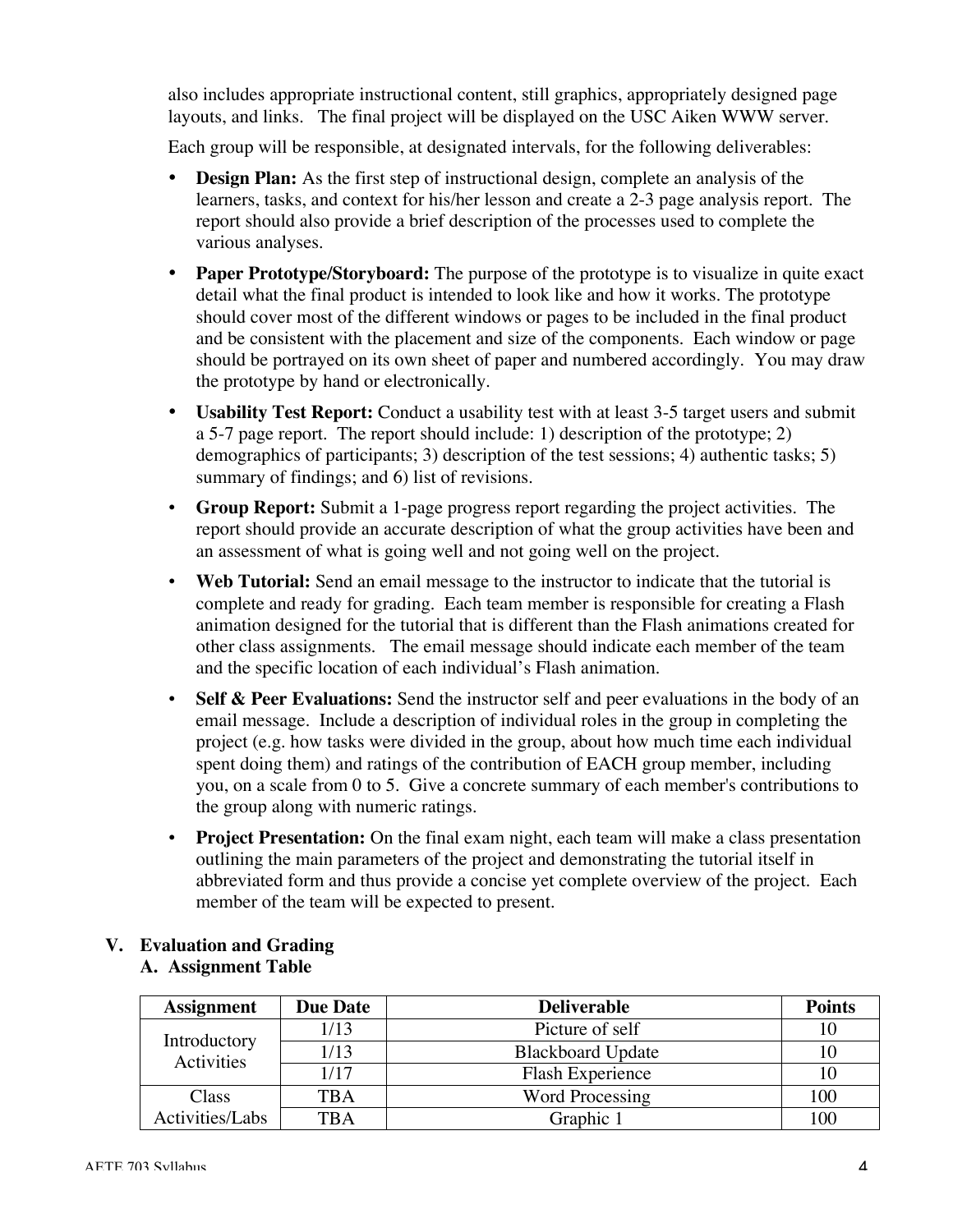|                   | <b>TBA</b> | Graphic 2                    | 100  |
|-------------------|------------|------------------------------|------|
|                   | <b>TBA</b> | Graphic $\overline{3}$       | 100  |
|                   | <b>TBA</b> | Flash 1                      | 100  |
|                   | <b>TBA</b> | Flash 2                      | 100  |
| Individual        | <b>TBA</b> | Flash 3                      | 100  |
| Project           | 1/20       | Mistakes in WWW design       | 100  |
| Group Project     | 2/6        | Personal Website             | 200  |
|                   | 2/28       | Design Plan                  | 40   |
|                   | 3/14       | Paper Prototype/Storyboard   | 40   |
|                   | 3/31       | Group Report                 | 40   |
|                   | 4/11       | <b>Usability Test Report</b> | 60   |
|                   | 4/24       | Web Tutorial                 | 200  |
|                   | 4/28       | Self & Peer Evaluation       | 40   |
| <b>Final Exam</b> | 5/2        | <b>Project Presentation</b>  | 40   |
|                   | 4/26       | Final Exam                   | 200  |
|                   |            | <b>Total</b>                 | 1690 |

#### **B. Grade Scale**

Some grades will be assigned as letter grades. The first number after each letter below represents the numerical equivalent of a given letter grade. The range after each letter indicates the range of numerical values that will be assigned to the letter.

- **A (95%) (93 100%)** = Exceptionally thorough knowledge of the subject matter; outstanding performance and professional quality of work.
- $\cdot$  **B**+ (91.5%) (91 92%) = Signifies mastery and fulfillment of all course requirements; very good professional quality work.
- **B** (87.5%) (85 90%) = Good quality of work.
- **C+ (83.5%) (83 84%)** = Satisfactory, acceptable work.
- **C** (78.5%) (75 82%) = Minimally acceptable performance and quality of work; partial mastery.
- **D** (72%) (70 74%) = Not acceptable work.
- **F** (50%) (Below 70%) = Completely unacceptable work.
- $A + (100\%) =$  Wow factor. This grade is only applied if the content of the assignment results in surprise, awe, amazement, astonishment, wonder and admiration.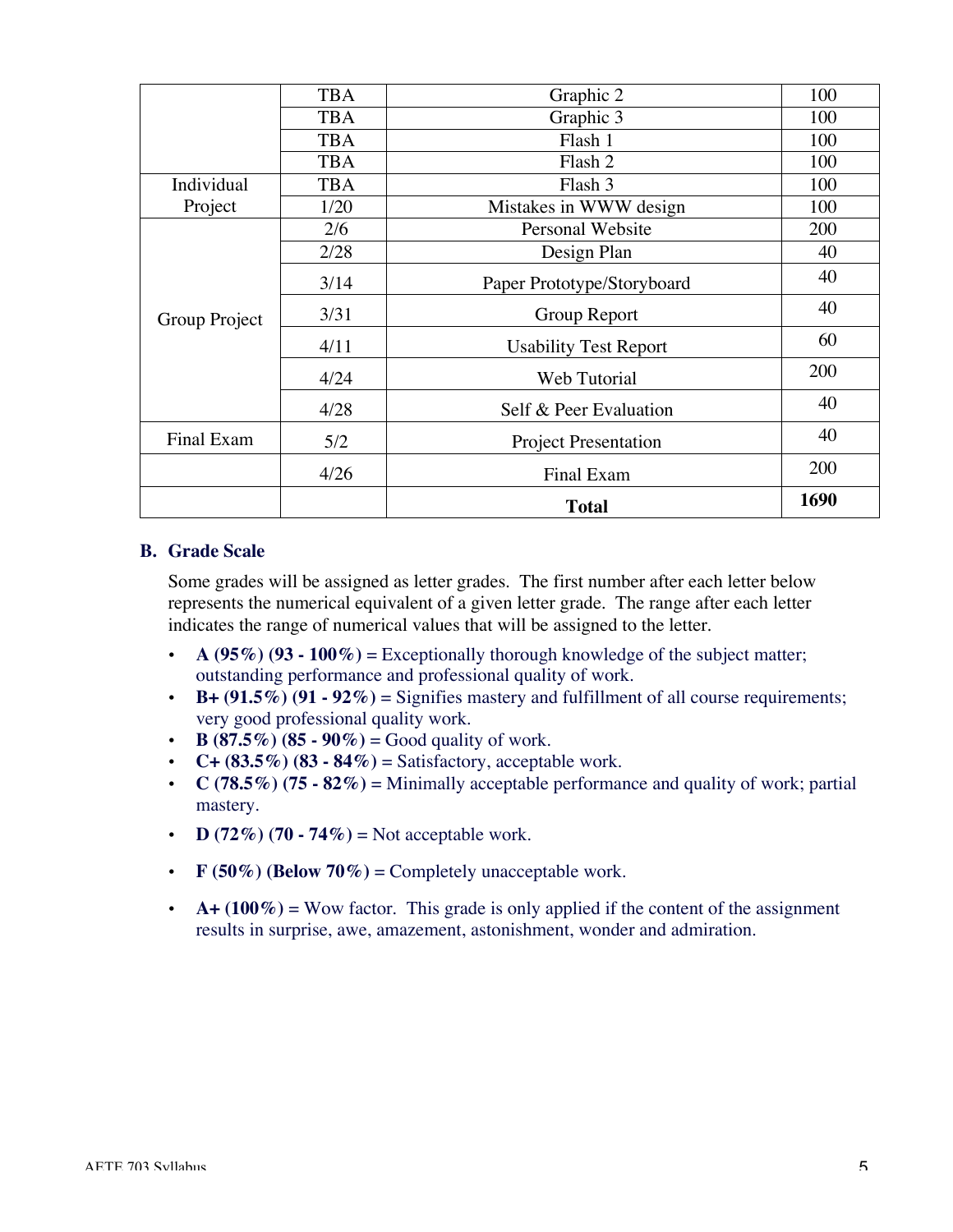# **C. Late Work**

The expectation is that all assignments will be submitted prior to the due date and that late work is not accepted. If you have an exception that you would like to have considered, you must contact the instructor prior to the due date.

If an arrangement is made for late work, indicate the agreement on the submission. In the case of an email submission, include the agreement in the body of the email. Do not put the agreement in the assignment file.

#### **VI. Major Topics of the Course**

- **A. Graphic Design**
- **B. Web environments**
- **C. Web-authoring tools**
- **D. Web design principles**
- **E. Flash Animation**
- **F. Creating paper and computer prototypes**
- **G. Web usability and accessibility**
- **H. Web publishing & maintenance**

#### **VII.Modes of Instruction**

- **A. Course Delivery**:
	- A variety of instructional strategies will be used in the course, such as lectures, demonstrations, laboratory activities and student presentations.
	- Online assignments and activities will be integrated throughout the course.
	- Computer lab time will be scheduled as part of the course. Regular access to computer hardware and software outside class time is also required.

#### **B. Communications**:

- We will be using Blackboard (http://blackboard.sc.edu) for on-line discussion, document sharing, and other electronic communication. For other needs, contact the instructor via e-mail.
- Submission of assignments will be done via email messages to the instructor or through other electronic modes that will be described during classes. The storyboard can be submitted in person, in paper form.
- All the assignments in this class are time-sensitive and confirmed by the instructor when received. If you do not receive confirmation e-mails from the instructor within 24 hours, contact the instructor.

## **C. Group Process**

• Group projects will be completed by teams that usually consist of three people. Each member of your team will choose a role based on the requirements of the project. There are a variety of roles to take at different phases of the project (e.g. subject matter expert, project manager, programmer, graphic designer, and usability tester). These roles are not exclusive -- you may negotiate with anyone else on your team to do part of the work that is associated with your role, or you may participate in the work associated with other roles.